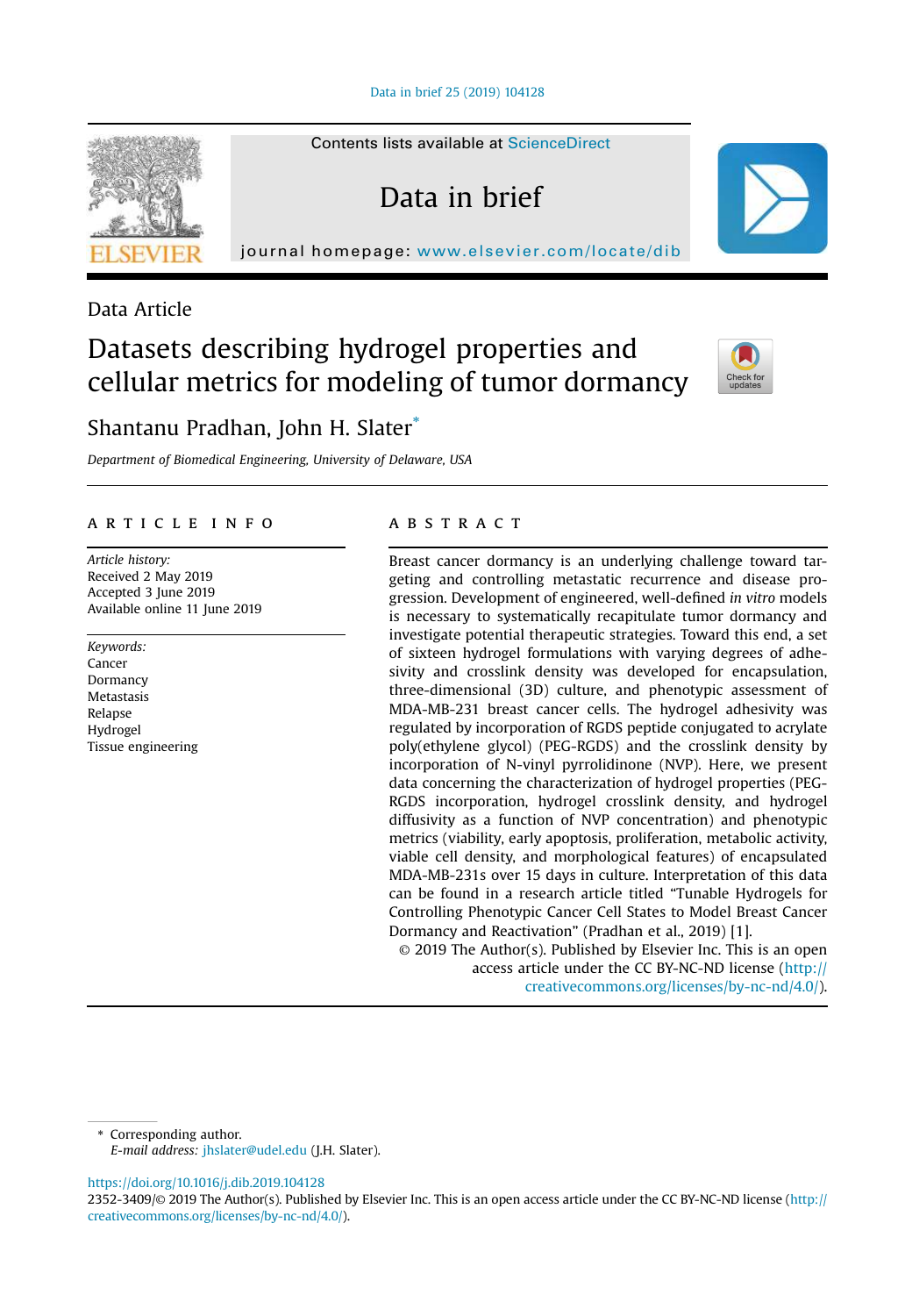#### Specifications Table

| Subject area                 | Biology                                                                                                                                                                                                                                           |
|------------------------------|---------------------------------------------------------------------------------------------------------------------------------------------------------------------------------------------------------------------------------------------------|
|                              | More specific subject area Biomaterials, Tissue Engineering, Cancer                                                                                                                                                                               |
| Type of data                 | Graphs, figures                                                                                                                                                                                                                                   |
| How data was acquired        | Gel Permeation Chromatography: Waters, aqueous column                                                                                                                                                                                             |
|                              | Fluorescence and Phase Contrast Microscopy: Zeiss AxioObserver Z1 inverted fluorescent<br>microscope equipped with structured illumination and a Hamamatsu ORCA-Flash 4.0LT camera                                                                |
|                              | Microwell Plate Fluorescence Assay: Plate Reader, Biotek Synergy                                                                                                                                                                                  |
|                              | Confocal microscopy: Zeiss LSM 710                                                                                                                                                                                                                |
| Data format                  | Raw and analyzed                                                                                                                                                                                                                                  |
| Experimental factors         | Cancer cells were cultured within sixteen hydrogel formulations with varying matrix adhesivity<br>and crosslink density for 15 days.                                                                                                              |
| <b>Experimental features</b> | Phenotypic cell metrics corresponding to viability, viable cell density, proliferation, early<br>apoptosis and 3D morphology were assessed and hydrogel formulations were classified into<br>groups supporting specific phenotypic cancer states. |
| Data source location         | University of Delaware, Newark, DE, USA                                                                                                                                                                                                           |
| Data accessibility           | Data is available from the corresponding author upon reasonable request.                                                                                                                                                                          |
| Related research article     | Tunable Hydrogels for Controlling Phenotypic Cancer Cell States to Model Breast Cancer<br>Dormancy and Reactivation. Shantanu Pradhan, John H. Slater, Biomaterials 2019 (In press) [1]                                                           |

#### Value of the data

 This data presents phenotypic assessments of MDA-MB-231 cells within hydrogel formulations with varying matrix adhesivity and crosslink density with respect to single cell dormancy, balanced dormancy and metastatic growth, which can guide other researchers toward designing intelligent synthetic matrices for studying tumor dormancy.

 For future investigations, proteomic and genomic characterization of cell populations in the classified phenotypic states can provide clues that distinguish specific dormancy signature of cancer cells from those of metastatic populations.

 The phenotypic classification method employed in this study could be extended towards other cancer cell types (breast, prostate, colon, liver etc.) and patient-derived xenografts.

# 1. Data

The dataset in this article describes the cellular characteristics of cancer cells cultured within engineered hydrogels with varying adhesivity and crosslink density. Fig. 1 describes the physical and biochemical characterization of the hydrogels. Fig. 2 describes the cellular metrics (viability, early apoptosis proliferation, viable cell density, and metabolic activity) assessed in hydrogels with varying concentrations of PEG-RGDS and NVP. Fig. 3 describes the comparative assessment of metabolic activity on a per viable cell basis in different hydrogel formulations over the course of 15 days. Fig. 4 describes 3D morphological features (area, diameter, aspect ratio, circularity, and roundness) of cell clusters within different hydrogel formulations. Fig. 5 displays representative phase contrast images of cells cultured within different hydrogel formulations on day 15 post-encapsulation.

#### 2. Experimental design, materials, and methods

#### *2.1. Macromer synthesis and characterization*

PEG-PQ and PEG-RGDS macromers were synthesized as described previously [1]. Gel permeation chromatography (GPC) was employed to verify successful PEG-peptide conjugation. PEG-SVA, PEG-PQ and PEG-RGDS were dissolved in deionized (DI) water, allowed to incubate at room temperature for 24 hours, filtered through a 0.22  $\mu$ m filter, and injected through the port of the GPC fitted with an aqueous column. The refractive index of the eluates was monitored over time and the relative intensity obtained for each sample was normalized to 1.00. The elution time corresponding to the peak intensity was compared and used to quantify conjugation of the synthesized products.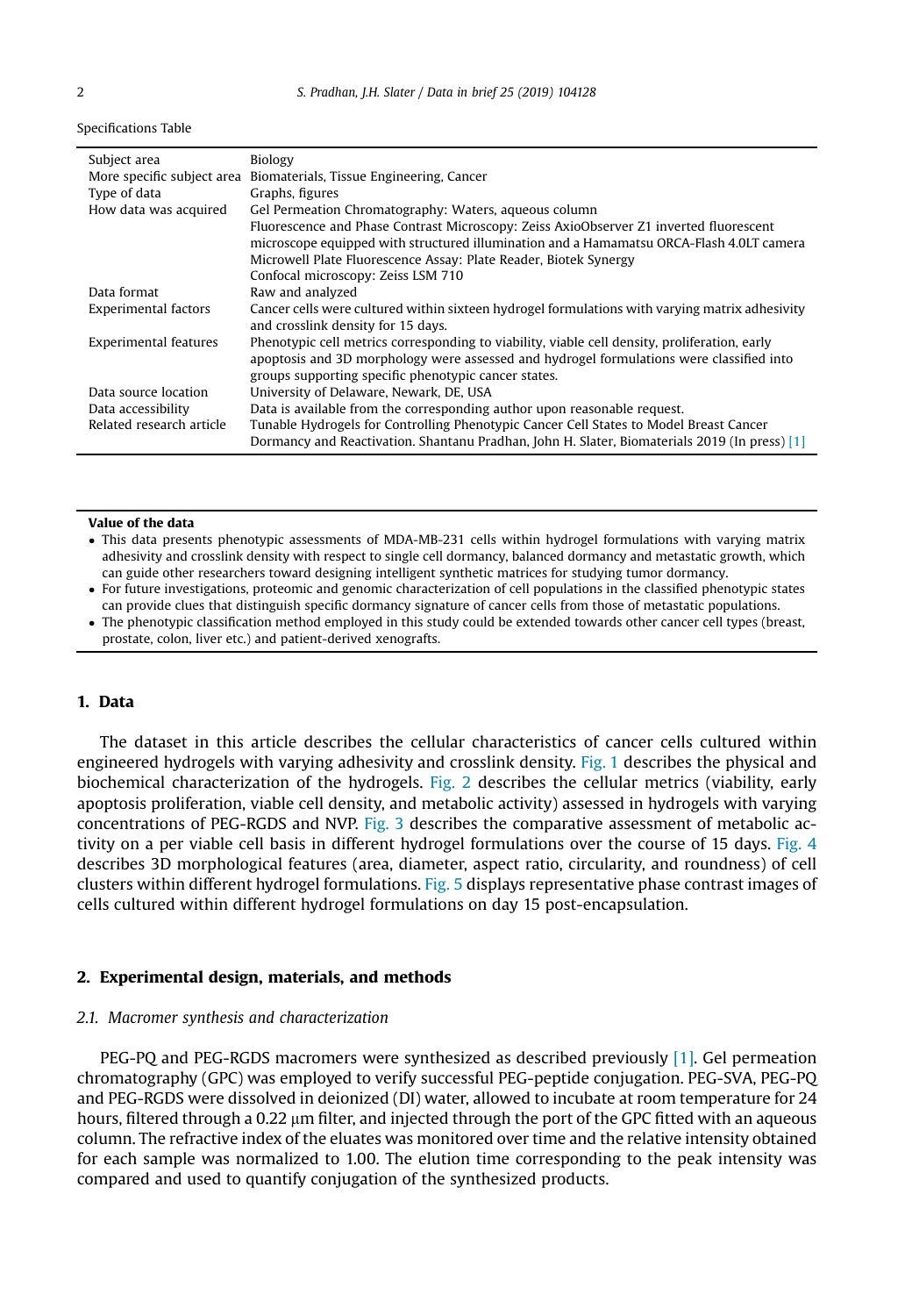

Fig. 1. Hydrogel Characterization. (A) Gel permeation chromatography analysis of the conjugation of peptide sequences (PQ and RGDS) with PEG-SVA. (B) Normalized fluorescence intensities of Alexa Fluor 488 labeled PEG-RGDS (PEG-RGDS-AF488) in PEG-PQ hydrogels at varying concentrations of NVP. Blue, red and green bars represent measured fluorescence intensities in hydrogels precrosslinking, post crosslinking but pre-rinsing, and post-rinsing respectively. (C) Calculated conjugation efficiencies of PEG-RGDS into PEG-PQ hydrogels with varying NVP concentrations. \* indicates  $p < 0.05$ . (B-C) Values represent mean  $\pm$  standard deviation; n = 4 hydrogels per condition. (D) Representative fluorescent images of methacryloxyethyl thiocarbamoyl rhodamine B labeled PEG-PQ hydrogels with varying NVP concentrations incubated with 100 µg/mL collagenase IV at various time points. Control represents hydrogels in PBS buffer with no collagenase. Scale bar = 500 µm. Plot of ln(1-M<sub>t</sub>/M<sub>∞</sub>) versus time for diffusion of (E) 3 kDa dextran and (F) 150 kDa dextran in PEG-PQ hydrogels with varying NVP concentrations. Correlation coefficients of fitted trendlines for each group are listed.

The concentration of PEG-RGDS incorporated within the PEG-PQ hydrogels as a function of NVP concentration (0.0, 4.7, 9.4, 18.7 mM) in the prepolymer solution was quantified via fluorescence imaging and analysis. Alexa Fluor® 488 succinimidyl ester was conjugated to PEG-RGDS to form PEG-RGDS-488 which was added to the prepolymer solution at a concentration of 0.5 mM. The concentration of PEG-RGDS was adjusted to keep the total concentration of RGDS moieties constant at 1, 5, or 10 mM. Fluorescent images of the prepolymer solution prior to crosslinking, immediately postcrosslinking, and after overnight incubation in PBS were acquired. A GFP filter cube (excitation: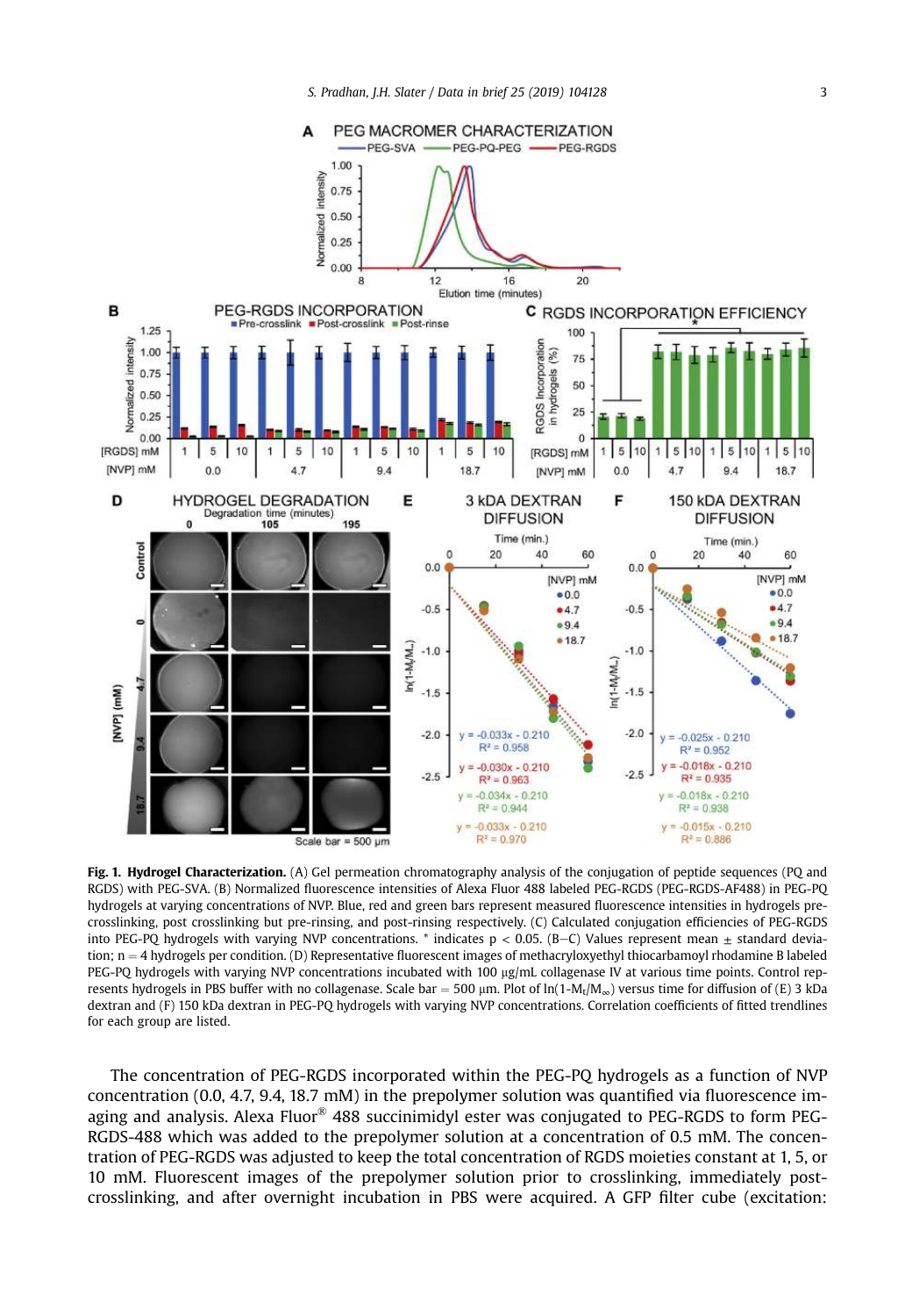

Fig. 2. Dormancy-Related Cellular Metrics. Quantification of (A-D) cell viability, (E-H) early apoptosis, (I-L) proliferation, (M-P) viable cell density, and (Q-T) relative metabolic activity (normalized to day 0 values) of MDA-MB-231 cells in hydrogels with varying NVP and PEG-RGDS concentrations over 15 days in culture. Values represent mean  $\pm$  standard deviation. \* indicates  $p < 0.05$ . (A-P)  $n = 6$  z-stacks from 3 hydrogels per condition. (Q-T)  $n = 5$  hydrogels per condition.

450–490 nm, emission: 500–550 nm) was used with an excitation intensity of 20 mW/cm<sup>2</sup> and acquisition time of 100 ms. A replicate of 4 hydrogels were measured for each condition. The fluorescence intensities of the prepolymer solution were measured via FIJI software (NIH, version 1.52n), subtracted from background noise, and normalized to 1.00 for each condition. The RGDS incorporation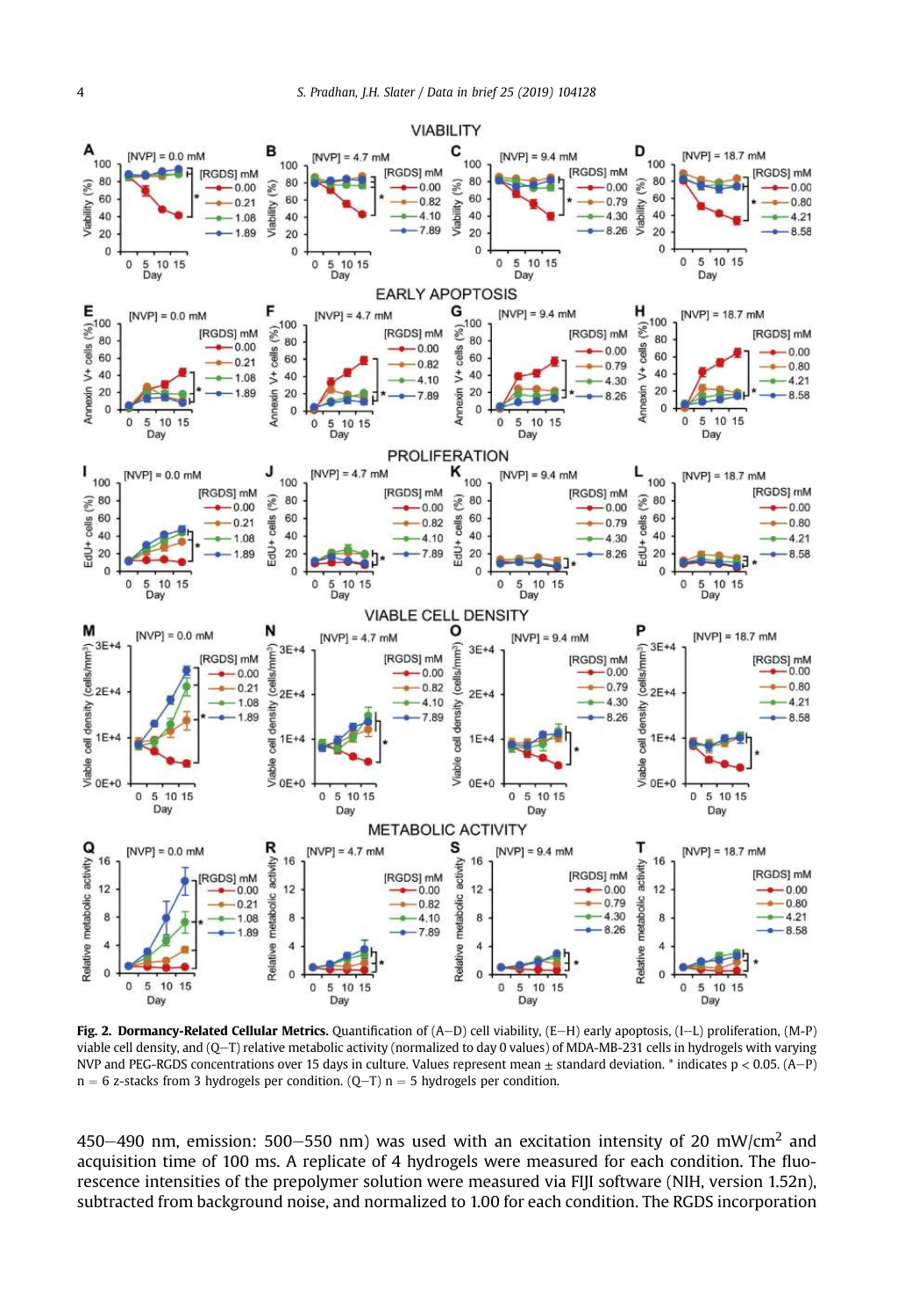

Fig. 3. Cellular Metabolic Activity. (A-D) Metabolic activity per viable cell within hydrogel formulations with varying NVP and PEG-RGDS concentrations on days 0, 5, 10 and 15. The baseline value (solid orange line) represents the mean of all groups on day 0. The upper and lower limit (dashed orange lines) represent the deviation/noise in the day 0 measurements. Blue bars denote no significant change compared to day 0 values for the corresponding groups. Green bars denote significantly higher values compared to corresponding group values on day 0 respectively. Values represent mean  $\pm$  standard deviation.  $p < 0.05$ ; n = 5 hydrogels per condition.

efficiency was obtained by dividing the fluorescence intensity of the hydrogels post-rinsing in PBS by that obtained immediately post-crosslinking. The assumptions made for quantifying conjugation efficiency were described previously [1].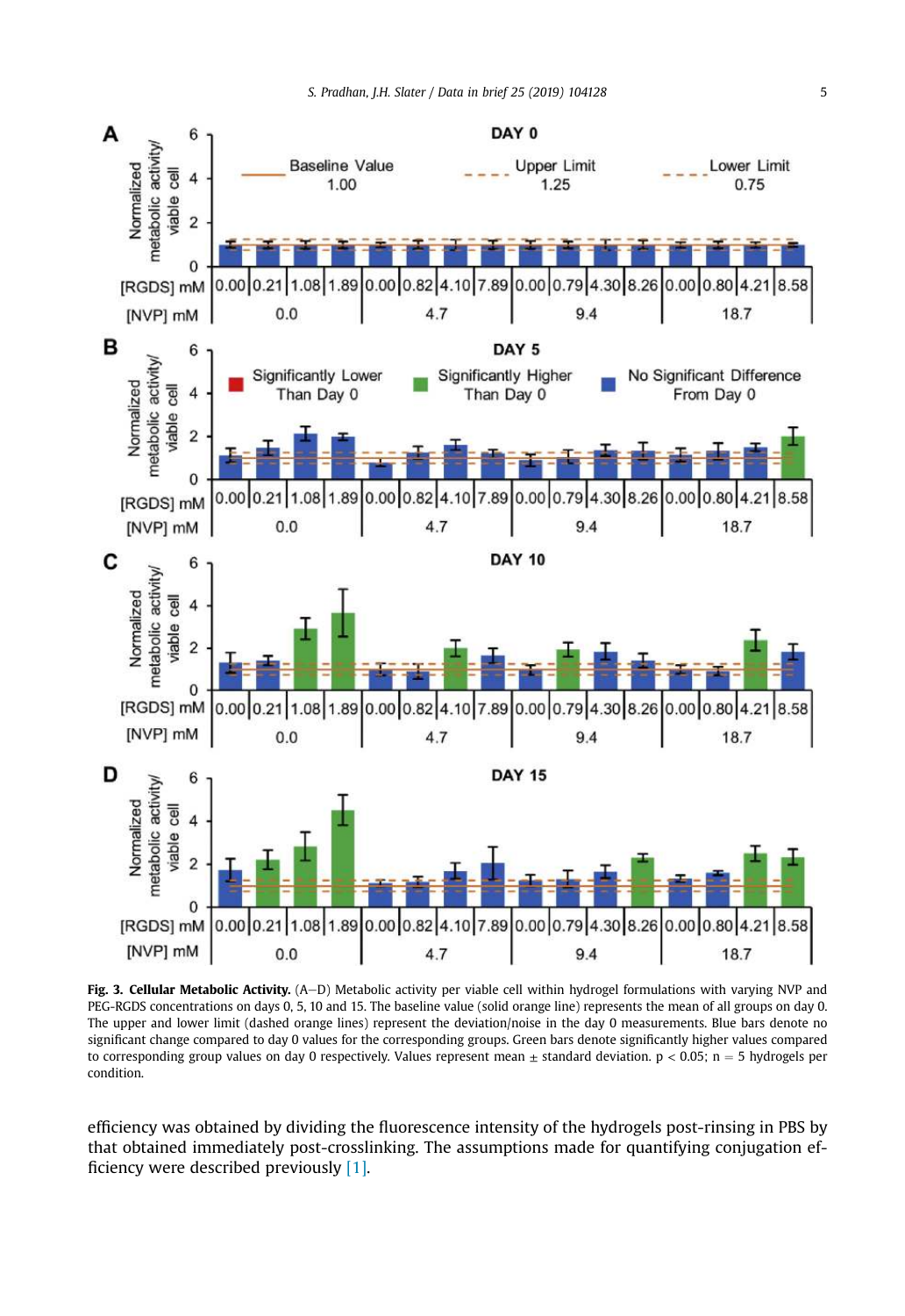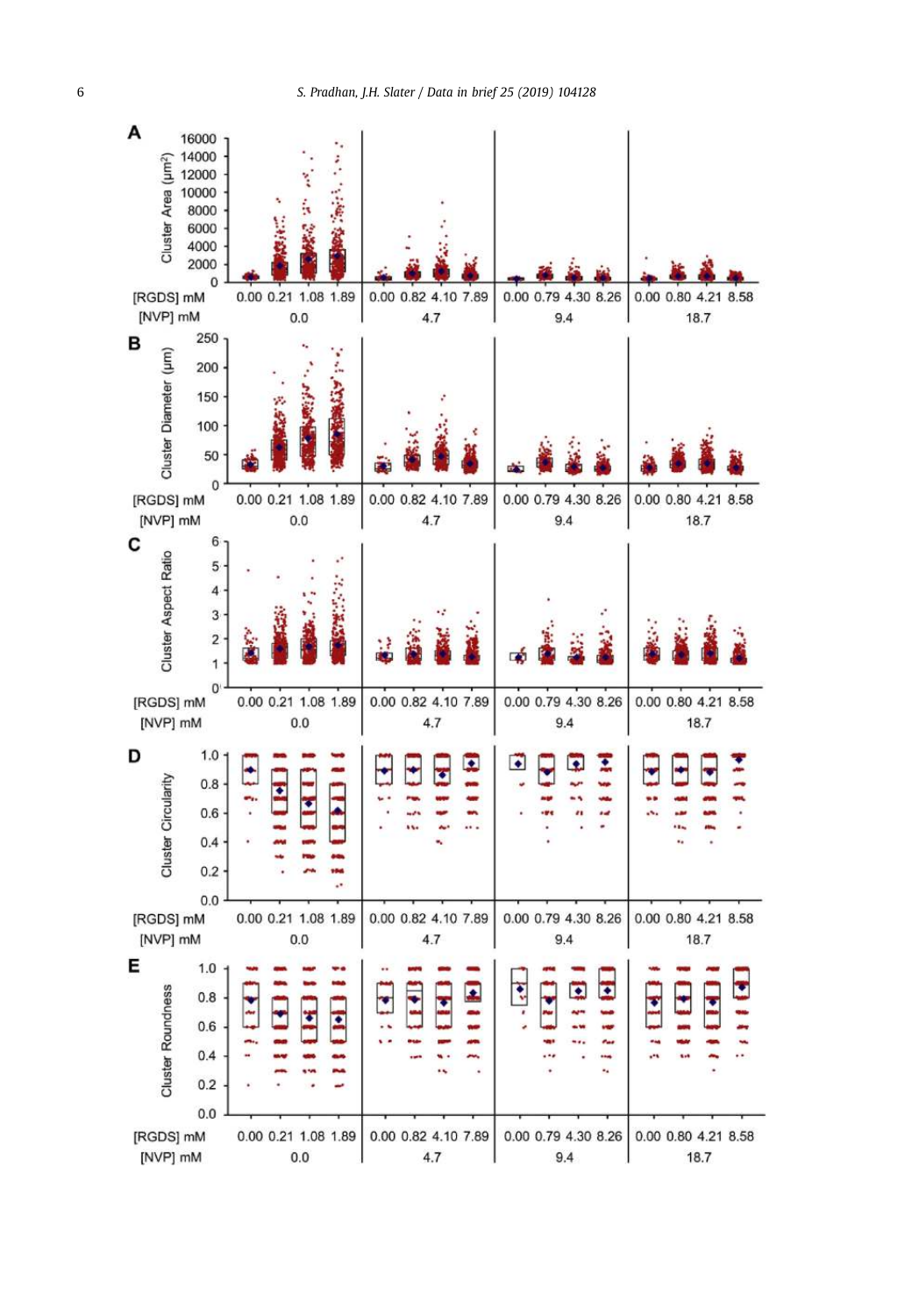

Scale bar =  $100 \text{ µm}$ 

Fig. 5. Cancer Cell/Cluster Morphology. Representative maximum intensity z-projections from 3D phase contrast image stacks of MDA-MB-231 cells encapsulated within PEG-PQ hydrogels of varying PEG-RGDS and NVP concentrations after 15 days in culture. Scale bar  $= 100 \mu m$ .

The degradability of PEG-PQ hydrogels as a function of NVP concentration was evaluated using methacryloxyethyl thiocarbamoyl rhodamine B (PolyFluor® 570) as a fluorescent tracer conjugated to the hydrogel backbone. 1 mM PolyFluor® 570 was mixed with PEG-PQ prepolymer solutions containing 0.0, 4.7, 9.4, or 18.7 mM NVP and hydrogels were crosslinked and allowed to incubate overnight in PBS as described previously  $[1]$ . Warm collagenase IV  $(100 \mu g/mL)$  in PBS was added to hydrogels and imaged at 15 min intervals over 3 hours. A rhodamine filter cube (excitation: 538-562 nm, emission: 570–640 nm) was used with an excitation intensity of 27 mW/cm<sup>2</sup> and acquisition time of 100 ms. Hydrogels with 0.0 mM NVP incubated in PBS (without collagenase) were used as a control to account

Fig. 4. Cell Cluster Morphometric Analysis. Quantification of cell cluster (A) area, (B) diameter, (C) aspect ratio, (D) circularity, and (E) roundness within PEG-PQ hydrogels with varying PEG-RGDS and NVP concentrations after 15 days in culture. Red points denote individual clusters and blue diamonds represent mean of each group. Black rectangles represent upper quartile, median, and lower quartile of each group.  $n = 5$  z-stacks from 3 hydrogels per condition.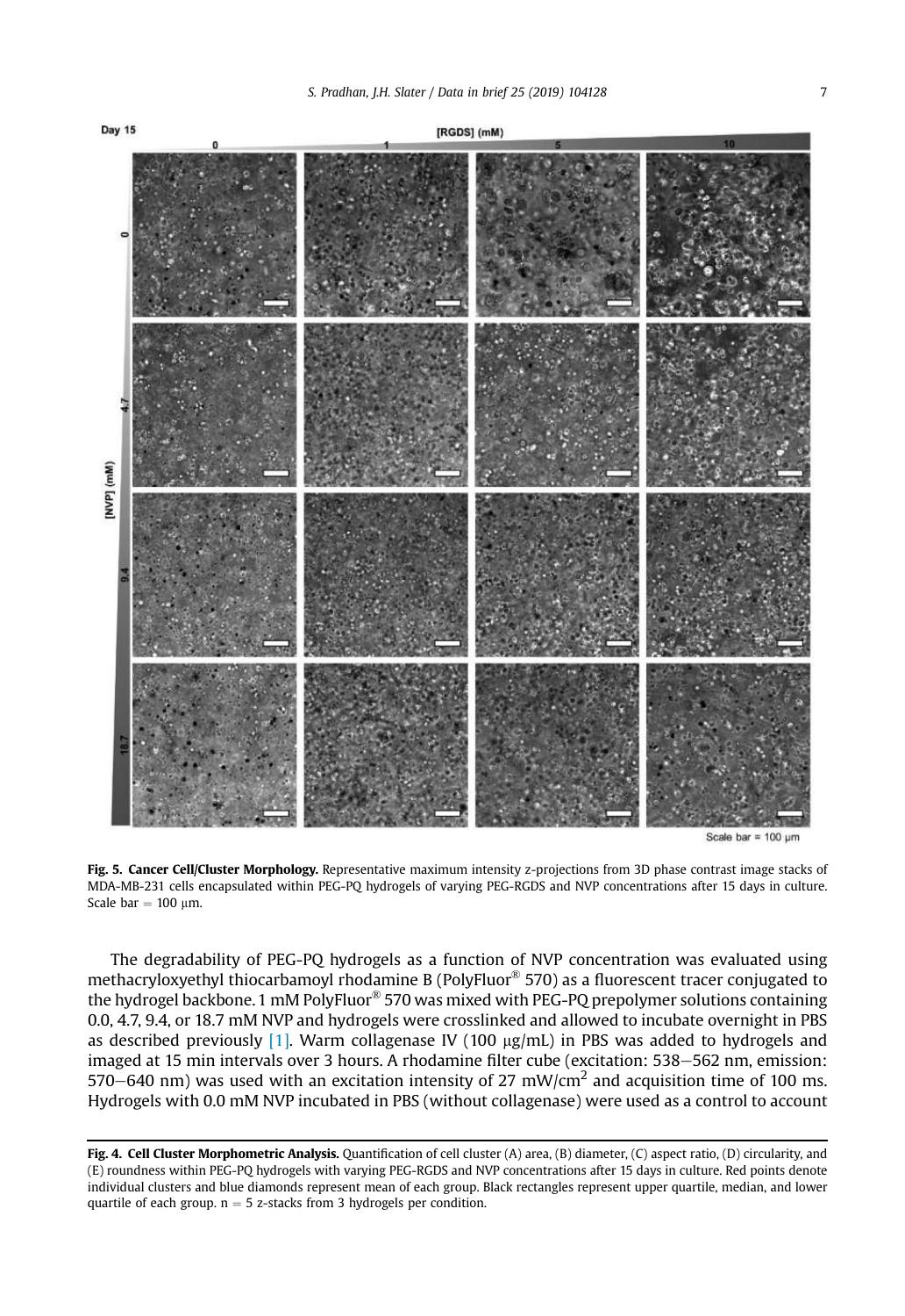for photobleaching of the fluorophore during time-lapse image acquisition. A replicate of 3 hydrogels was used for each condition. Hydrogel degradation was quantified in FIJI software by subtracting background fluorescence intensity from the hydrogel fluorescence intensity.

The diffusivity in PEG-PQ hydrogels as a function of NVP concentration was quantified using 3 kDa and 150 kDa fluorescein isothiocyanate (FITC)-dextran diffusing from the hydrogel over time. Crosslinked hydrogels with 4.7, 9.4, or 18.7 mM NVP were incubated in FITC-dextran for 48 hours at 4  $\degree$ C to reach equilibrium. Swollen samples were transferred to well plates containing DI water and samples containing the diffused FITC-dextran were collected every 15 minutes for 4 hours. The fluorescence intensity was measured using a plate reader (Biotek Synergy, Excitation: 490 nm, Emission: 525 nm) until no change was observed. An equal volume of DI water was added at each collection step. Fluorescence intensity values were normalized to the total intensity of released FITC-dextran over the experimental time course. Analysis of diffusivity was conducted as described previously [1,2].

#### *2.2. Assessment of cellular metrics*

Cell viability, early apoptosis, and proliferation of cells cultured within different hydrogel formulations were evaluated using the Live/Dead® cell viability kit (Invitrogen), CF568 Annexin V stain (Biotium), and the Click-It<sup>®</sup> EdU Imaging Kit (Invitrogen) respectively according to the supplier's protocol and through quantification of fluorescently labeled cells using FIJI software [1]. Viable cell density was quantified by dividing the number of viable cells in each z-stack by the volume of the corresponding z-stack. Metabolic activity of cells was measured using Alamar Blue assay (Thermo Fisher) [1]. The cellular metabolic activity (on a per viable cell basis) was evaluated by dividing the relative metabolic rate for cells in each hydrogel formulation by the viable cell density and normalized to day 0 values (average of 1.00).

Cell cluster morphometric analysis was conducted by labeling encapsulated cells in hydrogel formulations with Alexa Fluor 568 phalloidin (Invitrogen) and Hoechst 33342 and via image analysis of confocal z-stacks using FIJI software as described earlier [1]. Cell clusters were manually traced and the projected area, Feret diameter, aspect ratio, circularity, and roundness quantified.

#### *2.3. Statistical analysis*

All statistical analyses were conducted using Minitab 18 Statistical Software (Minitab Inc.). Normality of distribution and equality in variance among groups were evaluated. Assuming equal sample size of compared groups, one-way analysis of variance (ANOVA) with Tukey's family error rate of 5% was used to evaluate statistical significance between multiple groups. In the case of unequal variance, the Games-Howell post-hoc test was employed following the ANOVA analysis. Unless otherwise indicated,  $p < 0.05$  was considered statistically significant.

#### Acknowledgments

This work was supported by funding form the National Institutes of Health/National Cancer Institute IMAT Program (R21CA214299) and the W. M. Keck Foundation (15A00396). The authors would like to acknowledge Dr. Shuang Liu (Xinqiao Jia research group) for help with GPC analysis. Confocal microscopy was provided by the Bio-Imaging Center in the Delaware Biotechnology Institute, supported with grants from the NIH-NIGMS (P20 GM103446), the NSF (IIA-1301765) and the State of Delaware.

#### Conflict of interest

The authors declare that they have no known competing financial interests or personal relationships that could have appeared to influence the work reported in this paper.